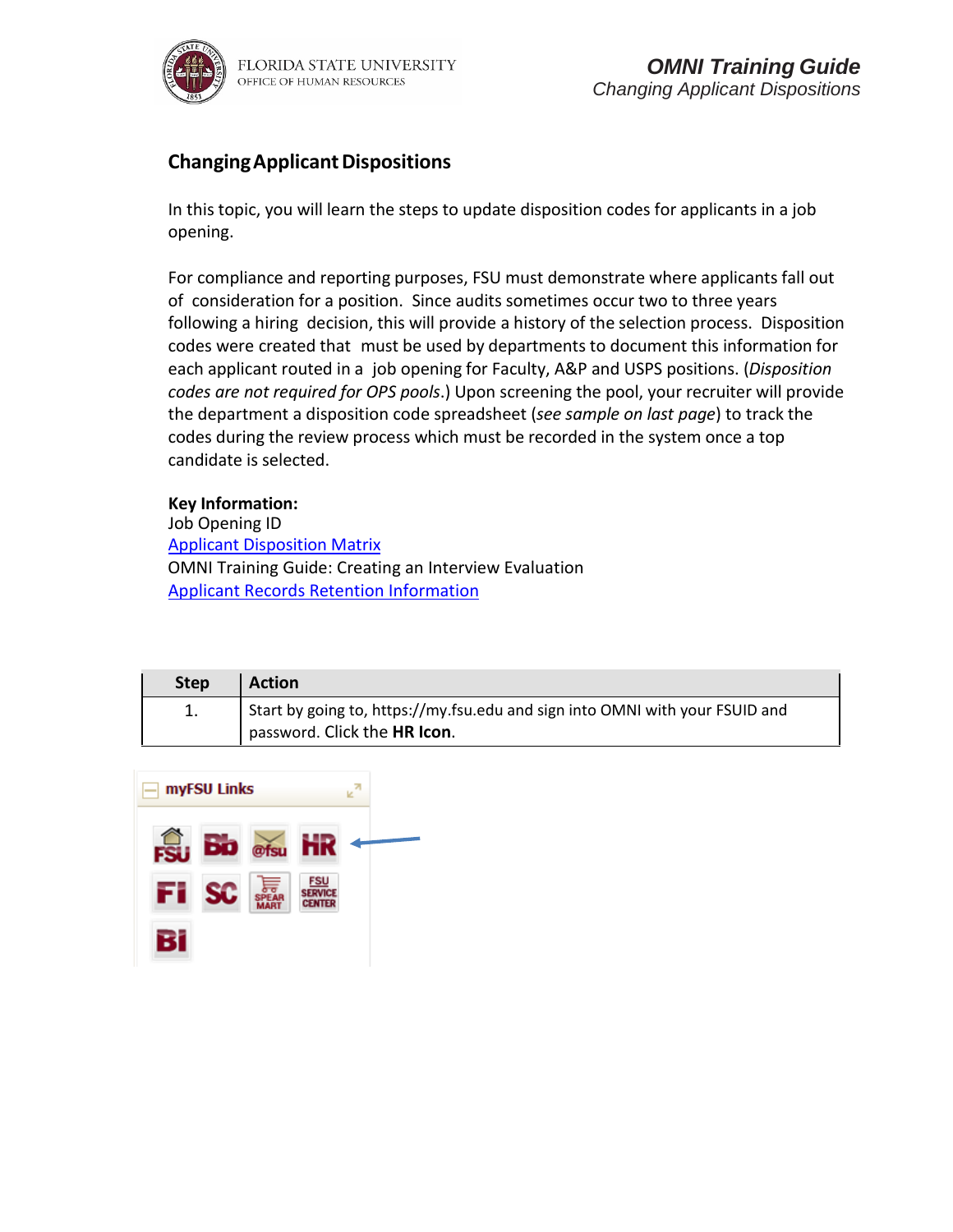*Changing Applicant Dispositions*

| <b>Step</b> | <b>Action</b>                                                    |
|-------------|------------------------------------------------------------------|
| 2.          | <b>Click Main Menu &gt; Recruiting &gt; Search Job Openings.</b> |
|             | Enter the appropriate Job Opening ID number & click Search.      |

| Favorites $\sim$<br>Main Menu $\star$<br>Recruiting $\star$ > Search Job Openings<br>$\geq$ |   |
|---------------------------------------------------------------------------------------------|---|
| <b>Search Job Openings</b>                                                                  |   |
| A Recruiting Home   每 Create Job Opening   5 Search Job Postings                            |   |
| <b>Search Criteria</b><br>(2)                                                               |   |
| <b>Job Posting Title</b>                                                                    |   |
| <b>Job Opening ID</b>                                                                       | Q |
| Open<br><b>Status</b>                                                                       | ▼ |
| <b>Most Recent Activity</b>                                                                 | ▼ |
| <b>Job Opening Type</b>                                                                     | ▼ |
| <b>Hot Job</b>                                                                              | ▼ |
| <b>My Association</b>                                                                       | ▼ |
| <b>Hiring Manager</b>                                                                       | Q |
| <b>Recruiter</b>                                                                            | Q |
| <b>Created By</b>                                                                           | Q |
| <b>Business Unit</b>                                                                        | Q |
| Department                                                                                  |   |
| <b>Position Number</b>                                                                      | Q |
| <b>Recruitment Contact</b>                                                                  | ▼ |
| Search<br>Clear                                                                             |   |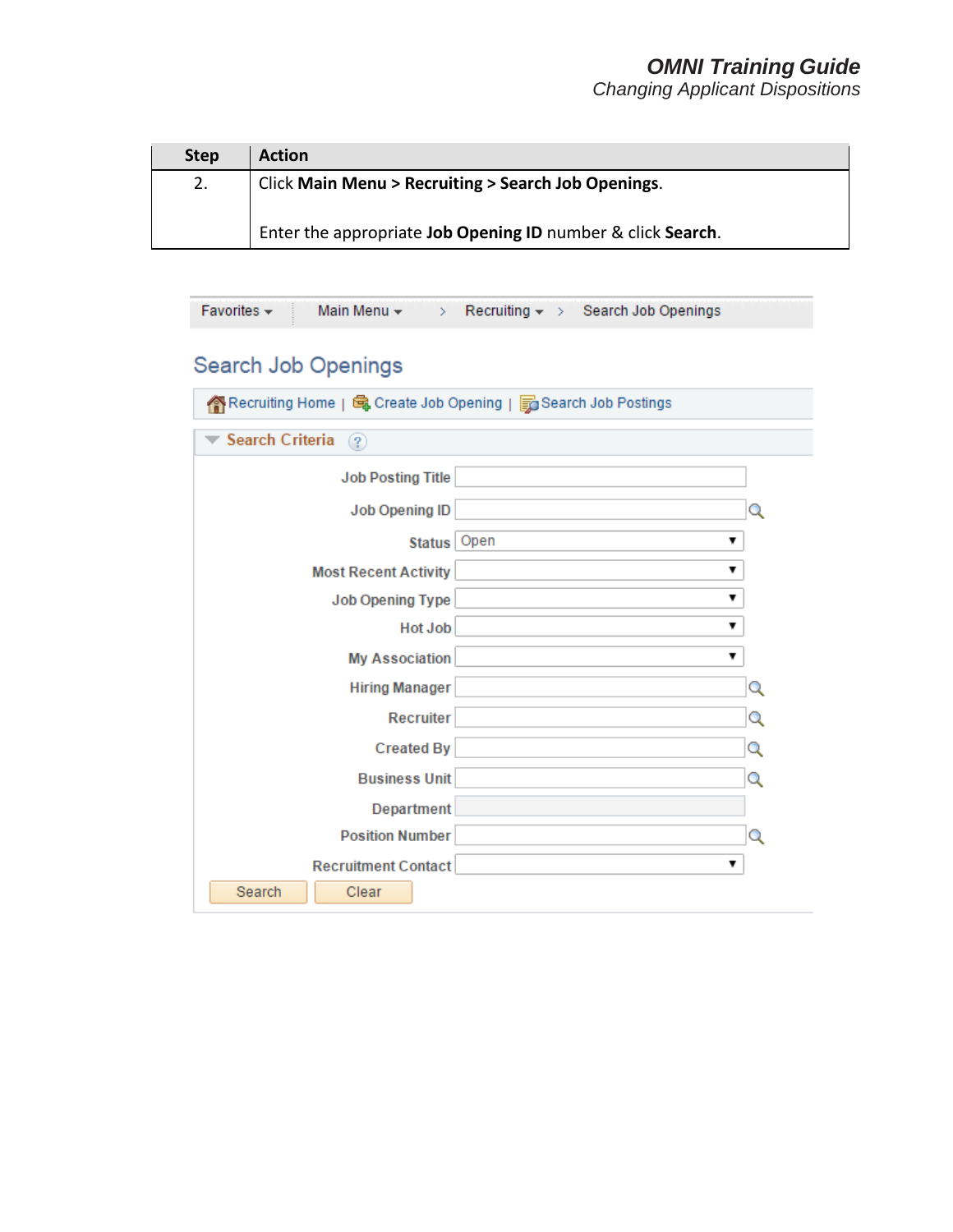*Changing Applicant Dispositions*

| <b>Step</b> | <b>Action</b>                                                   |
|-------------|-----------------------------------------------------------------|
| 3.          | Click the Job Opening title link to display the applicant pool. |
|             |                                                                 |

#### Search Job Openings

| <b>Status</b><br>Type               | <b>Recruiting Location</b> | Target<br>Openings | Available<br>Openings | <b>Total Applicants</b> |                 |
|-------------------------------------|----------------------------|--------------------|-----------------------|-------------------------|-----------------|
| Open<br><b>Standard Requisition</b> | Tallahassee, FL            |                    |                       | 196                     | 08/31/2015      |
|                                     |                            |                    |                       |                         | Hot Job Created |

#### Applicants | Applicant Search | Applicant Screening | Activity & Attachments | Details

| All<br>(220)         | Applied<br>(51)         |                                              | Screen<br>(0)         | Route<br>(72)              |          | Interview<br>(0)   | Offer<br>(0)       | Hire<br>(0) |                                        | Hold<br>(0) | Reject<br>(97)       |
|----------------------|-------------------------|----------------------------------------------|-----------------------|----------------------------|----------|--------------------|--------------------|-------------|----------------------------------------|-------------|----------------------|
| Applicants ?         |                         | Personalize   Find   View 100   2  <br>First |                       |                            |          |                    |                    |             | $\bigcirc$ 1-25 of 220 $\bigcirc$ Last |             |                      |
| <b>Select</b>        | <b>Applicant Name▲</b>  | <b>Applicant ID</b>                          | Vet Pref <sup>*</sup> | Application Date           | Type     | <b>Disposition</b> | <b>Application</b> | Resume      | Route                                  | Print       |                      |
| $\Box$               | Sus ie Seminole         |                                              | N                     | 12/08/2015 1:13PM Employee |          | 031-ScrRei         | Ē                  | E           | ĜÔ                                     | s           | - Other Actions      |
| $\Box$               | <b>Lisa Landis</b>      |                                              | N                     | 01/02/2016 9:30PM External |          | 010-Appl           | Œ                  | 目           | ලිවි                                   | ő           | - Other Actions      |
| $\Box$               | <b>William Westcott</b> |                                              | N                     | 09/07/2015 3:04PM External |          | 031-ScrRei         | ۱Ē.                | E           | දිරි                                   | ð           | - Other Actions      |
| $\Box$               | Regina Renegade         |                                              | N                     | 09/05/2015 4:54PM External |          | 031-ScrRei         | E                  | E           | 88                                     | 8           | - Other Actions      |
| $\Box$               | <b>Tommy Thagard</b>    |                                              | N                     | 10/15/2015 2:27PM Employee |          | 050-Route          | I.                 | E           | දිරි                                   | ő           | $\sim$ Other Actions |
| $\Box$               | Dan Dirac               |                                              | N                     | 01/22/2016 5:01PM External |          | 010-Appl           | c                  | E           | ලිවි                                   | ő           | $\sim$ Other Actions |
| $\Box$               | <b>Lucy Langford</b>    |                                              | N                     | 09/09/2015<br>11:47PM      | External | 031-ScrRei         | I.                 | 目           | දිරි                                   | s           | ▼ Other Actions      |
| $\Box$               | <b>Hank Howser</b>      |                                              | N                     | 09/03/2015<br>10:19AM      | External | 031-ScrRej         | Ē                  | B           | ලිති                                   | 6           | - Other Actions      |
| $\Box$               | <b>Moly Mendenhall</b>  |                                              | N                     | 10/29/2015<br>12:11PM      | External | 050-Route          | īΠ,                |             | දිරි                                   | 8           | - Other Actions      |
| $\qquad \qquad \Box$ | <b>Sam Strosier</b>     |                                              | N                     | 12/02/2015 6:21PM External |          | 050-Route          | E                  | 目           | ලිවි                                   | 8           | - Other Actions      |
| $\Box$               | Dave Dodd               |                                              | N                     | 11/17/2015 6:22PM External |          | 050-Route          | ۱۳                 | B           | දිරි                                   | ő           | - Other Actions      |
| $\qquad \qquad \Box$ | Amy Askew               |                                              | N                     | 01/06/2016 7:11PM External |          | 010-Appl           | $\blacksquare$     | E           | ලිවි                                   | ð           | ▼ Other Actions      |
| $\Box$               | Dan Degraff             |                                              | N                     | 09/30/2015 9:17PM External |          | 050-Route          | Œ                  | E           | දිරි                                   | s           | $\sim$ Other Actions |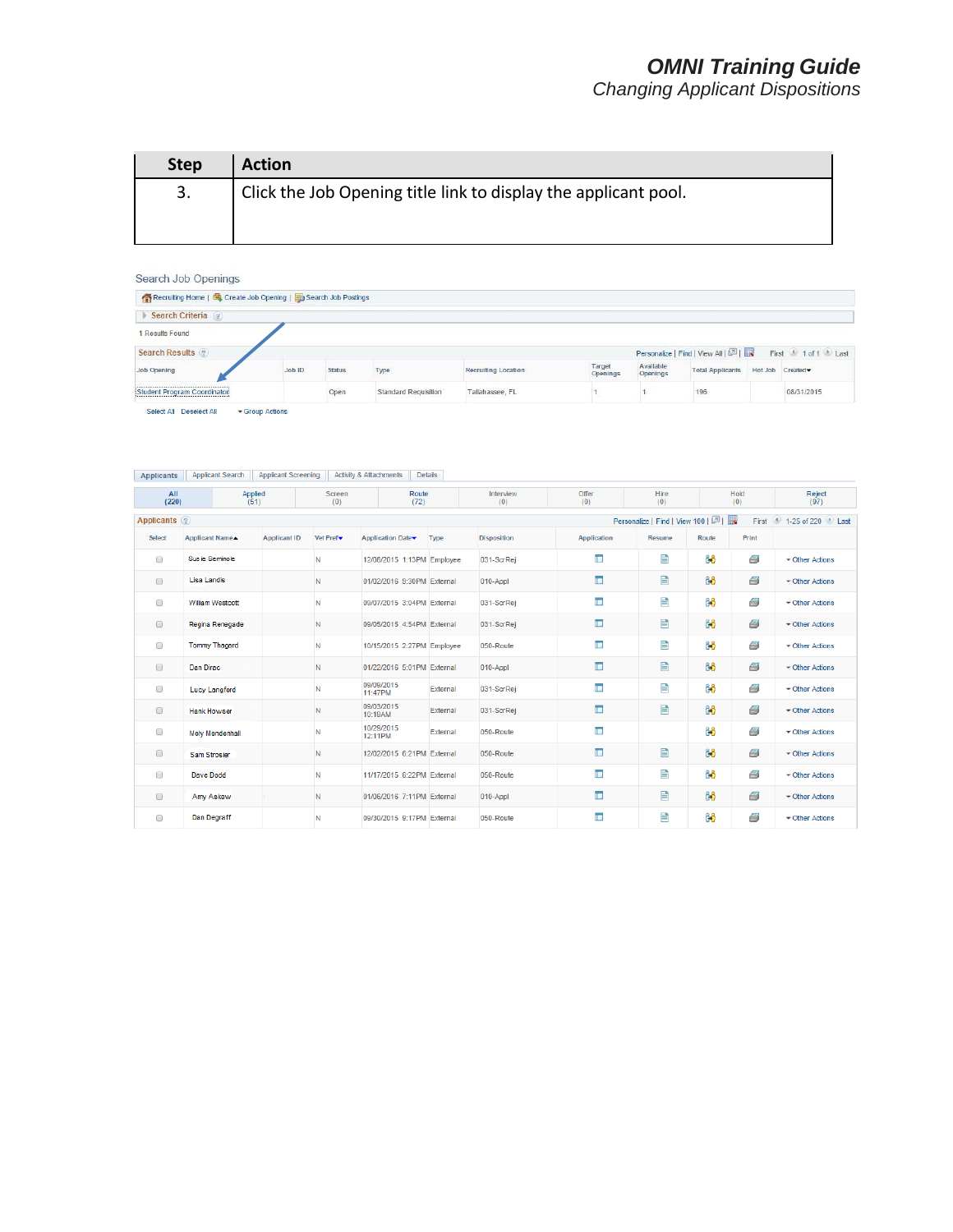| <b>NOTE</b> | Once the position closes, your recruiter will process the pool. At this stage                                                                                                                                                                                                                                                                                                    |
|-------------|----------------------------------------------------------------------------------------------------------------------------------------------------------------------------------------------------------------------------------------------------------------------------------------------------------------------------------------------------------------------------------|
|             | applicants will be in the following statuses:                                                                                                                                                                                                                                                                                                                                    |
|             | Route (050-Route): indicates the Staff applicant has been marked as<br>meeting minimum qualifications and is eligible for an interview. HR<br>only runs the screening tool on Staff positions. Faculty applications<br>are changed from "Applied" to "Route" status directly by the<br>Recruiter; the department must review for minimum qualifications<br>and code accordingly. |
|             | Screen Reject (031-ScrRej): indicates the Staff applicant did not pass the<br>screening tool and is not qualified for the position or eligible for an<br>interview.                                                                                                                                                                                                              |
|             | Applied (020-Appl): at this stage, if the pool has closed & been processed<br>by HR, applicants left in applied status are likely duplicates-confirm and<br>code accordingly.                                                                                                                                                                                                    |
|             | Do not change applicant disposition codes until the applicants have<br>been routed.                                                                                                                                                                                                                                                                                              |
|             | NOTE: Your recruiter will also inform you of any applicants who are required to<br>be interviewed based on Veterans' Preference and/or a Collective Bargaining<br>Unit for USPS positions.                                                                                                                                                                                       |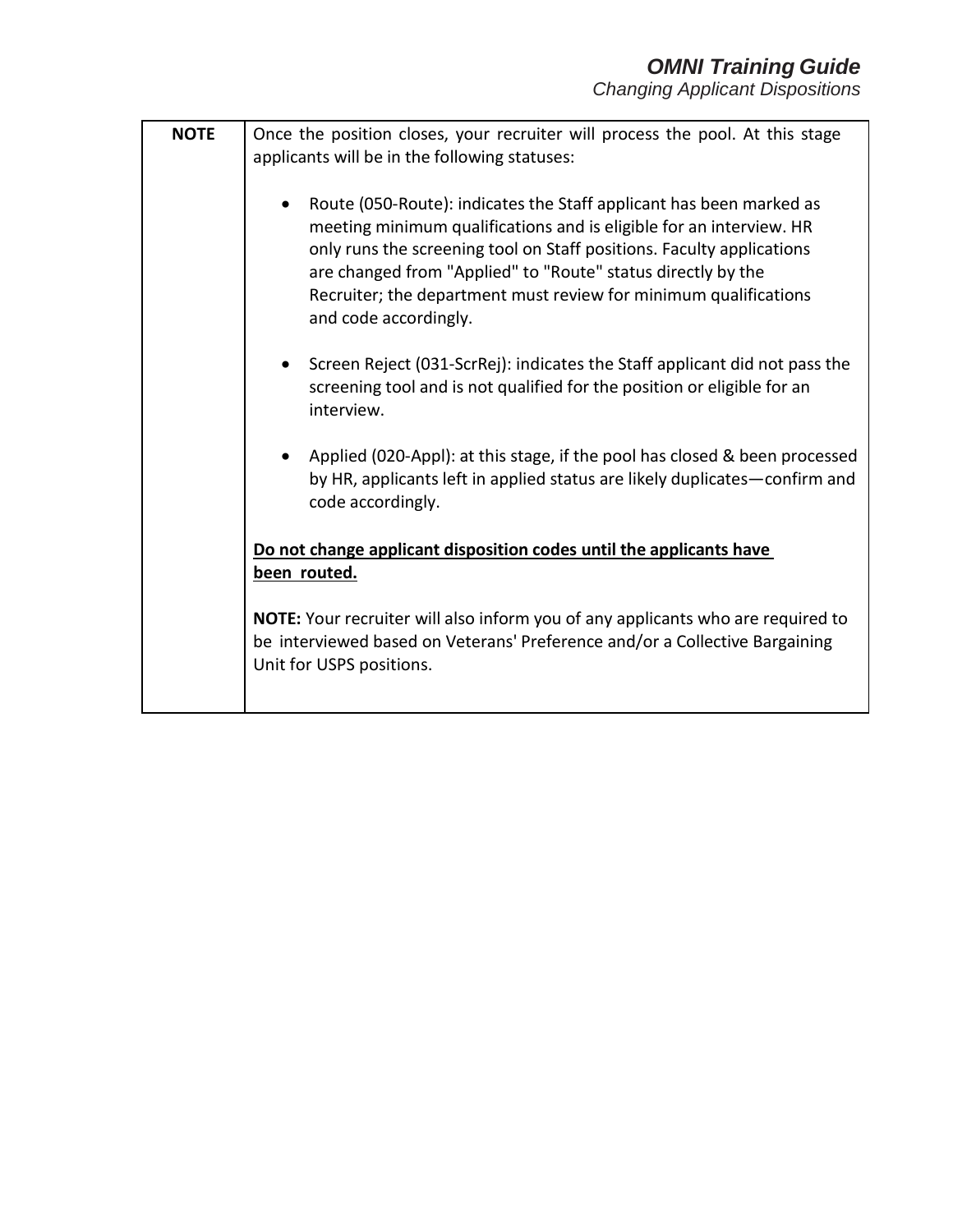| <b>Step</b> | <b>Action</b>                                                                      |
|-------------|------------------------------------------------------------------------------------|
| 4.          | Click the View All link to view all applicants in the pool; if over 100, click the |
|             | View 100 link, and then click the next arrow button to view the additional         |
|             | pages.                                                                             |
|             |                                                                                    |

|                                  | Details<br>Activity & Attachments |      |                    |                     |                                     |       |             |                        |
|----------------------------------|-----------------------------------|------|--------------------|---------------------|-------------------------------------|-------|-------------|------------------------|
| screen<br>(0)                    | Route<br>(111)                    |      | Interview<br>(0)   | <b>Offer</b><br>(0) | Hire<br>(0)                         |       | Hold<br>(0) | Reject<br>(109)        |
|                                  |                                   |      |                    |                     | Personalize   Find   View 100   [7] |       |             | First 1-25 of 220 Last |
| $r$ <sub>ref</sub> $\rightarrow$ | Application Date                  | Type | <b>Disposition</b> | Application         | Resume                              | Route | Print       |                        |
|                                  | 12/08/2015 1:13PM Employee        |      | 031-ScrRei         |                     | m                                   | Ĝ6    |             | Cther Actions          |

| <b>Step</b> | <b>Action</b>                                                                                                                                                                                                                                                                                                       |
|-------------|---------------------------------------------------------------------------------------------------------------------------------------------------------------------------------------------------------------------------------------------------------------------------------------------------------------------|
| 5.          | Once the pool has closed & been screened by your recruiter, duplicate applicants<br>will be in Applied (020-Appl) status.                                                                                                                                                                                           |
|             | In this example, we have multiple duplicate applicants to update. As long as the<br>applicants are the same original status, disposition codes can be changed on<br>multiple applicants by checking the boxes next to the applicant names & clicking<br>the Group Actions drop down menu at the bottom of the page. |

| $\longrightarrow$    | <b>Lisa Landis</b>    |   | 02/22/2016 2:08AM External |          | 010-Appl   | I.  | P | දිරි | ő | $\sim$ Other Actions |
|----------------------|-----------------------|---|----------------------------|----------|------------|-----|---|------|---|----------------------|
| $\qquad \qquad \Box$ | William Wescott       | N | 10/03/2015<br>10:58PM      | External | 050-Route  | E   | 目 | 88   | 6 | - Other Actions      |
| $\Box$               | Dan Dirac             |   | 09/22/2015<br>11:02AM      | Employee | 050-Route  | I.  | P | දිරි | 6 | - Other Actions      |
|                      | Regina Renegade       | N | 12/02/2015 3:28AM External |          | 010-Appl   | E   | ₽ | ිරි  | 6 | - Other Actions      |
| $\Box$               | <b>Lucy Langford</b>  |   | 09/29/2015<br>11:11AM      | External | 031-ScrRei | I.  | 目 | දිරි | 6 | $\sim$ Other Actions |
| $\qquad \qquad \Box$ | Moly Mendenhall       | N | 09/21/2015 4:13PM External |          | 031-ScrRei | īΞ, | 目 | ිරි  | 6 | - Other Actions      |
| $\Box$               | Amy Askew             |   | 10/17/2015<br>11:54PM      | External | 031-ScrRej | I.  | B | ိုကိ | 6 | ▼ Other Actions      |
| $\Box$               | Susie Seminole        | N | 01/04/2016 8:14PM External |          | 030-Screen | īΠ, | 目 | ලිවි | 6 | - Other Actions      |
| $\longrightarrow$    | <b>Susie Seminole</b> |   | 12/28/2015 8:29PM External |          | 010-Appl   | I.  | E | දිරි | ő | ▼ Other Actions      |

Group Actions Select All Deselect All

<h Return | 주 Recruiting Home | 축 Search Job Openings | ♦ | Previous | ↓|| Next | 축 Create New | 『및 Clone | 수 Refresh | 무 Add Note | 중 Print Job Opening

Top of Page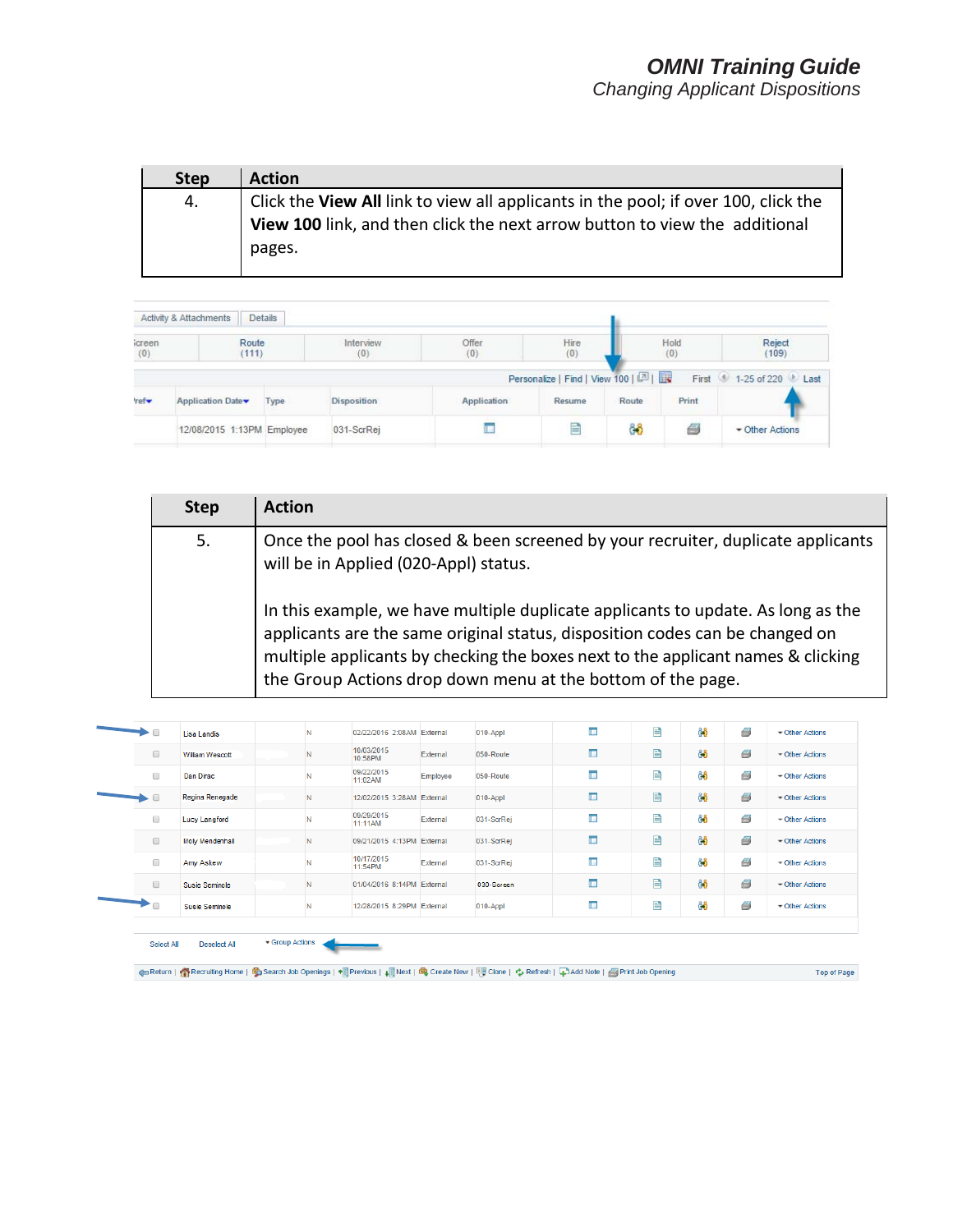Top of Page

*Changing Applicant Dispositions*

| <b>Step</b> | <b>Action</b>                                                               |
|-------------|-----------------------------------------------------------------------------|
| 6.          | <b>Click Group Actions &gt; Recruiting Actions &gt; Change Disposition.</b> |
|             |                                                                             |

|  |                                                                      | 01/25/2016<br>11:24AM | External                                                | 050-Route | $\blacksquare$ | 目 | දිරි | 8 | Other Actions        |
|--|----------------------------------------------------------------------|-----------------------|---------------------------------------------------------|-----------|----------------|---|------|---|----------------------|
|  |                                                                      | 02/17/2016            |                                                         |           | E              | 昏 | දිරි | 8 | Other Actions        |
|  |                                                                      | 02/04/2016<br>12:12PM | Manage Interviews<br><b>Create Interview Evaluation</b> |           | E              | 目 | ලිවි | 8 | Other Actions        |
|  |                                                                      | 02/20/2016<br>11:43AM | Change Disposition<br>Withdraw Application              |           | I.             | E | රිරි | 8 | Other Actions        |
|  | N                                                                    | 01/25/2016            | View / Edit Application Details                         |           | E              | 目 | ලිවි | 8 | $\sim$ Other Actions |
|  |                                                                      | 02/11/2016            | Print Application Details                               |           | I.             | Ê | දිරි | 6 | $\sim$ Other Actions |
|  | <b>Recruiting Actions</b><br><b>Applicant Actions</b><br>Group Actio |                       |                                                         |           |                |   |      |   |                      |
|  |                                                                      |                       |                                                         |           |                |   |      |   |                      |
|  |                                                                      |                       |                                                         |           |                |   |      |   |                      |

) Search Job Openings | إلى Next | Coreate New | 뗑Clone | ¢ Refresh | Add Note | G Print Job Opening

| <b>Step</b> | <b>Action</b>                                      |
|-------------|----------------------------------------------------|
|             | Click the Change Status To drop down menu.         |
|             | Select 'Rev-Duplicate Applicant' and click Submit. |

| Submit                                 | $\triangle$ Return                                                                                                                                                                                                                          |                    |                    |  |  |  |
|----------------------------------------|---------------------------------------------------------------------------------------------------------------------------------------------------------------------------------------------------------------------------------------------|--------------------|--------------------|--|--|--|
| <b>Applicants to Route</b>             |                                                                                                                                                                                                                                             |                    |                    |  |  |  |
| <b>Applicant ID</b>                    | Name                                                                                                                                                                                                                                        | <b>Job Opening</b> |                    |  |  |  |
|                                        | Sus ie Seminole                                                                                                                                                                                                                             |                    | Ñ                  |  |  |  |
| Routing Details ?<br>*Change Status To | REV-Candidate Withdrew<br>REV-Could Not Reach/No Show                                                                                                                                                                                       |                    |                    |  |  |  |
| Submit<br><b>Return</b>                | <b>REV-Duplicate Applicant</b><br>ß<br>REV-JO Pool: Hired in Equivale<br>REV-No Min Quals (FAC Only)<br>REV-Not As Qualified: Skills<br>REV-Not As Qualified: Education<br>REV-Not As Qualified: Experienc<br><b>REV-Unsat Work History</b> |                    | <b>Top of Page</b> |  |  |  |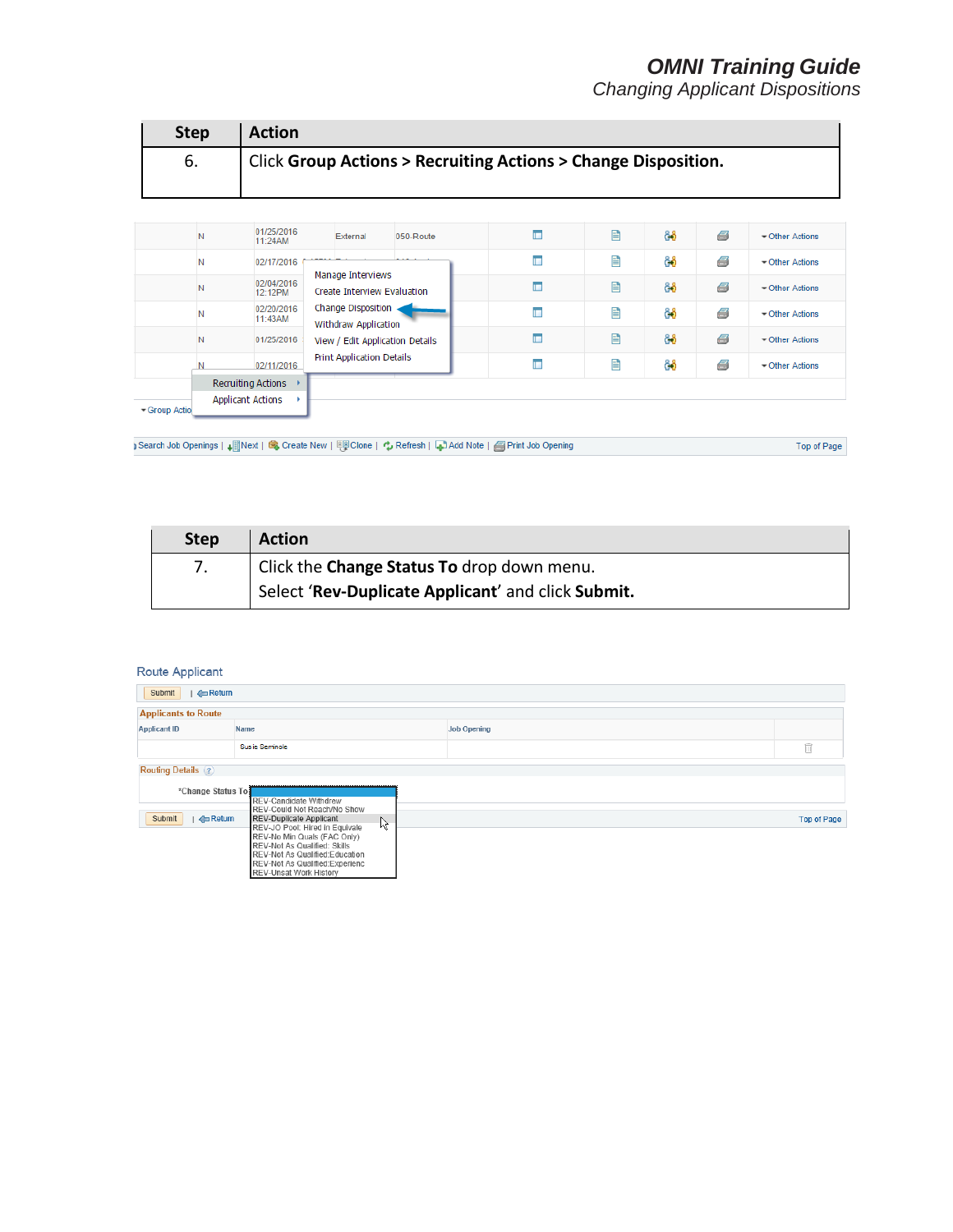*Changing Applicant Dispositions*

| <b>Step</b> | <b>Action</b>                                                      |
|-------------|--------------------------------------------------------------------|
|             | You should receive a success message as indicated below, click OK. |
|             |                                                                    |



| <b>NOTE</b> | When an applicant is in Route status, the only "Change Status To" disposition |
|-------------|-------------------------------------------------------------------------------|
|             | codes available are REV (review) codes.                                       |

| <b>Step</b> | <b>Action</b>                                                                                                                                                                                                                                                                                                                  |
|-------------|--------------------------------------------------------------------------------------------------------------------------------------------------------------------------------------------------------------------------------------------------------------------------------------------------------------------------------|
| 9.          | In the next several screens, we will cover the steps needed to identify<br>applicants who fell out of consideration at the Review stage.<br>Disposition codes can be changed on individual applicants by clicking<br><sup>1</sup> the Route icon 60<br>for a specific applicant from the Applicants tab<br>of the job opening. |

|                      | Application Applicant Search Applicant Scienting Activity & Attachments |                     |                       | <b>Details</b>             |          |                    |                    |                                     |       |             |                      |
|----------------------|-------------------------------------------------------------------------|---------------------|-----------------------|----------------------------|----------|--------------------|--------------------|-------------------------------------|-------|-------------|----------------------|
| All<br>(220)         | Applied<br>(51)                                                         |                     | Screen<br>(0)         | Route<br>(72)              |          | Interview<br>(0)   | Offer<br>(0)       | <b>Hire</b><br>(0)                  |       | Hold<br>(0) | Reject<br>(97)       |
| Applicants ?         |                                                                         |                     |                       |                            |          |                    |                    | Personalize   Find   View 100   [7] |       | First       | 1-25 of 220 Last     |
| Select               | Applicant Name <                                                        | <b>Applicant ID</b> | Vet Pref <sup>*</sup> | <b>Application Date</b>    | Type     | <b>Disposition</b> | <b>Application</b> | <b>Resume</b>                       | Route | Print       |                      |
| $\Box$               | Sus ie Seminole                                                         |                     | N                     | 12/08/2015 1:13PM Employee |          | 031-ScrRei         | Ē                  | E                                   | දිරි  | 8           | Other Actions        |
| $\Box$               | <b>Lisa Landis</b>                                                      |                     | N                     | 01/02/2016 9:30PM External |          | 010-Appl           | <b>In</b>          | 目                                   | êô    | 8           | - Other Actions      |
| $\Box$               | <b>William Westcott</b>                                                 |                     | N                     | 09/07/2015 3:04PM External |          | 031-ScrRei         | ÎΠ.                | 目                                   | දිරි  | 8           | - Other Actions      |
| $\qquad \qquad \Box$ | Regina Renegade                                                         |                     | N                     | 09/05/2015 4:54PM External |          | 031-ScrRei         | Œ                  | E                                   | ĜÔ    | 8           | - Other Actions      |
| $\Box$               | <b>Tommy Thagard</b>                                                    |                     | N                     | 10/15/2015 2:27PM Employee |          | 050-Route          | I.                 | 랼                                   | දිනි  | s           | $\sim$ Other Actions |
| $\Box$               | Dan Dirac                                                               |                     | N                     | 01/22/2016 5:01PM External |          | 010-Appl           | $\Box$             | 目                                   | 86    | ő           | Gther Actions        |
| $\Box$               | <b>Lucy Langford</b>                                                    |                     | N                     | 09/09/2015<br>11:47PM      | External | 031-ScrRej         | i <b>n</b>         | E                                   | දිරි  | s           | ▼ Other Actions      |
| $\qquad \qquad \Box$ | <b>Hank Howser</b>                                                      |                     | N                     | 09/03/2015<br>10:19AM      | External | 031-ScrRej         | <b>ID</b>          | B                                   | 88    | 6           | ▼ Other Actions      |
| 0                    | <b>Moly Mendenhall</b>                                                  |                     | N                     | 10/29/2015<br>12:11PM      | External | 050-Route          | T.                 |                                     | දිරි  | 8           | - Other Actions      |
| $\Box$               | Sam Strosier                                                            |                     | N                     | 12/02/2015 6:21PM External |          | 050-Route          | <b>In</b>          | 目                                   | ලිවි  | 8           | ▼ Other Actions      |
| $\Box$               | Dave Dodd                                                               |                     | N                     | 11/17/2015 6:22PM External |          | 050-Route          | i E                | E                                   | දිරි  | 8           | - Other Actions      |
| $\Box$               | Amy Askew                                                               |                     | N                     | 01/06/2016 7:11PM External |          | 010-Appl           | E                  | 目                                   | ĜÔ    | ð           | - Other Actions      |
| $\Box$               | Dan Degraff                                                             |                     | N                     | 09/30/2015 9:17PM External |          | 050-Route          | I.                 | E                                   | දිරි  | s           | $\sim$ Other Actions |

|  | Applicants   Applicant Search   Applicant Screening   Activity & Attachments   Details |  |
|--|----------------------------------------------------------------------------------------|--|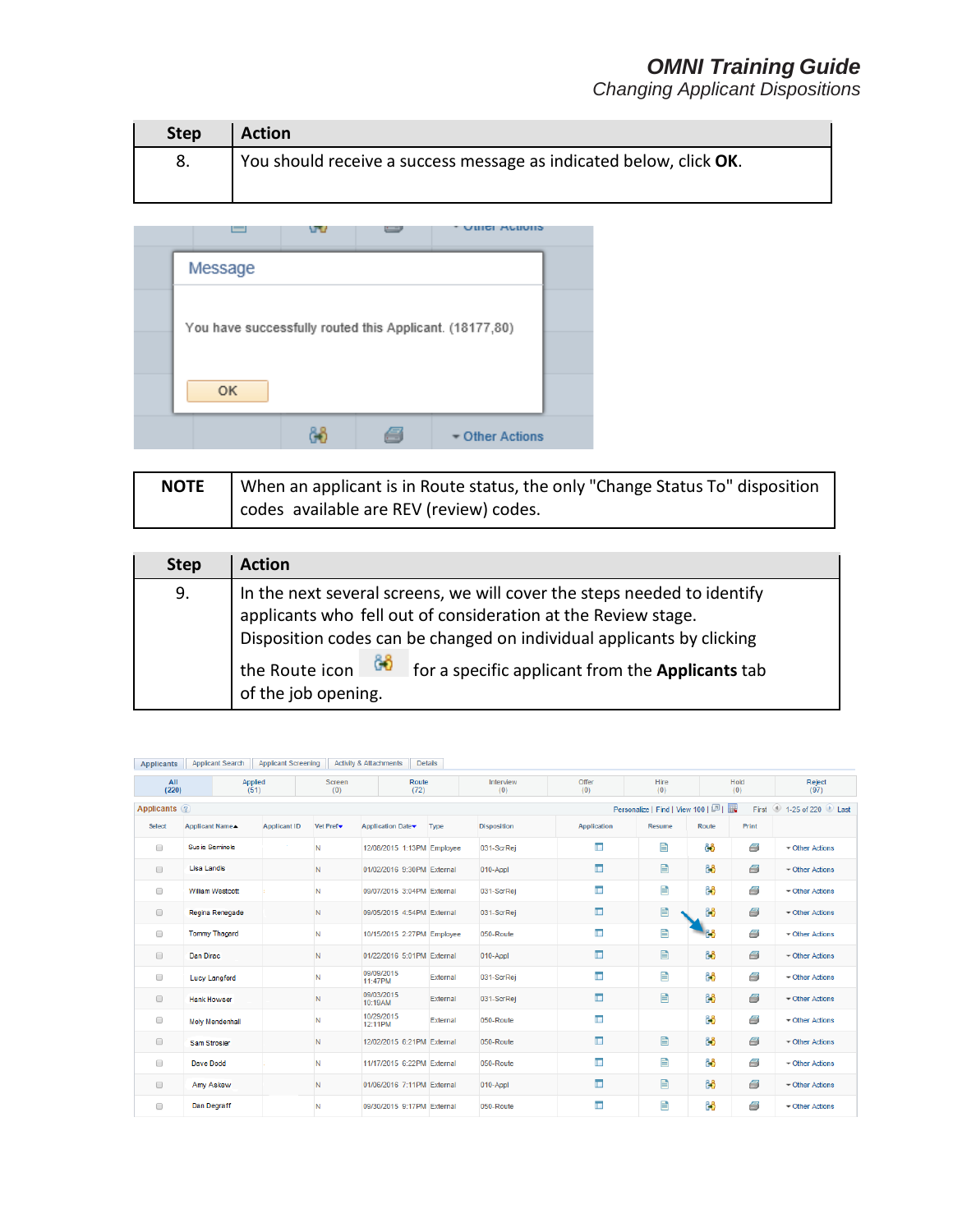*Changing Applicant Dispositions*

| <b>Step</b> | Action                                                                                                                                                                                                                                                                                                                                                                                 |
|-------------|----------------------------------------------------------------------------------------------------------------------------------------------------------------------------------------------------------------------------------------------------------------------------------------------------------------------------------------------------------------------------------------|
| 10.         | Click the Change Status To drop down menu.                                                                                                                                                                                                                                                                                                                                             |
|             | For the purpose of this example, we selected REV-Could Not Reach/No Show<br>from the drop down list. This indicates that the department was unable to<br>contact the applicant (after multiple attempts) or the applicant did not show<br>for the interview as scheduled. For additional details and explanations of<br>applicant disposition codes, see Applicant Disposition Matrix. |
|             | Click the <b>Submit</b> button.                                                                                                                                                                                                                                                                                                                                                        |

|                              | Submit<br>Return                                                                                                                 |         |                    |                    |  |  |
|------------------------------|----------------------------------------------------------------------------------------------------------------------------------|---------|--------------------|--------------------|--|--|
| <b>Applicants to Route</b>   |                                                                                                                                  |         |                    |                    |  |  |
| <b>Applicant ID</b>          | Name                                                                                                                             |         | <b>Job Opening</b> |                    |  |  |
|                              | Tommy Thagard                                                                                                                    |         |                    | Ñ                  |  |  |
| <b>Routing Details</b> ?     |                                                                                                                                  |         |                    |                    |  |  |
| *Change Status To            | <b>REV-Candidate Withdrew</b>                                                                                                    |         |                    |                    |  |  |
|                              | REV-Could Not Reach/No Show                                                                                                      |         |                    |                    |  |  |
| Submit<br>$\triangle$ Return | <b>REV-Duplicate Applicant</b>                                                                                                   |         |                    | <b>Top of Page</b> |  |  |
|                              |                                                                                                                                  |         |                    |                    |  |  |
|                              |                                                                                                                                  |         |                    |                    |  |  |
|                              | REV-Not As Qualified:Education                                                                                                   |         |                    |                    |  |  |
|                              |                                                                                                                                  |         |                    |                    |  |  |
|                              | REV-JO Pool: Hired in Equivale<br>REV-No Min Quals (FAC Only)<br>REV-Not As Qualified: Skills<br>REV-Not As Qualified: Experienc | $\beta$ |                    |                    |  |  |

| <b>Step</b> | <b>Action</b>                                                             |
|-------------|---------------------------------------------------------------------------|
| 11.         | The selected applicant will now reflect the disposition code: R-NoShwRch. |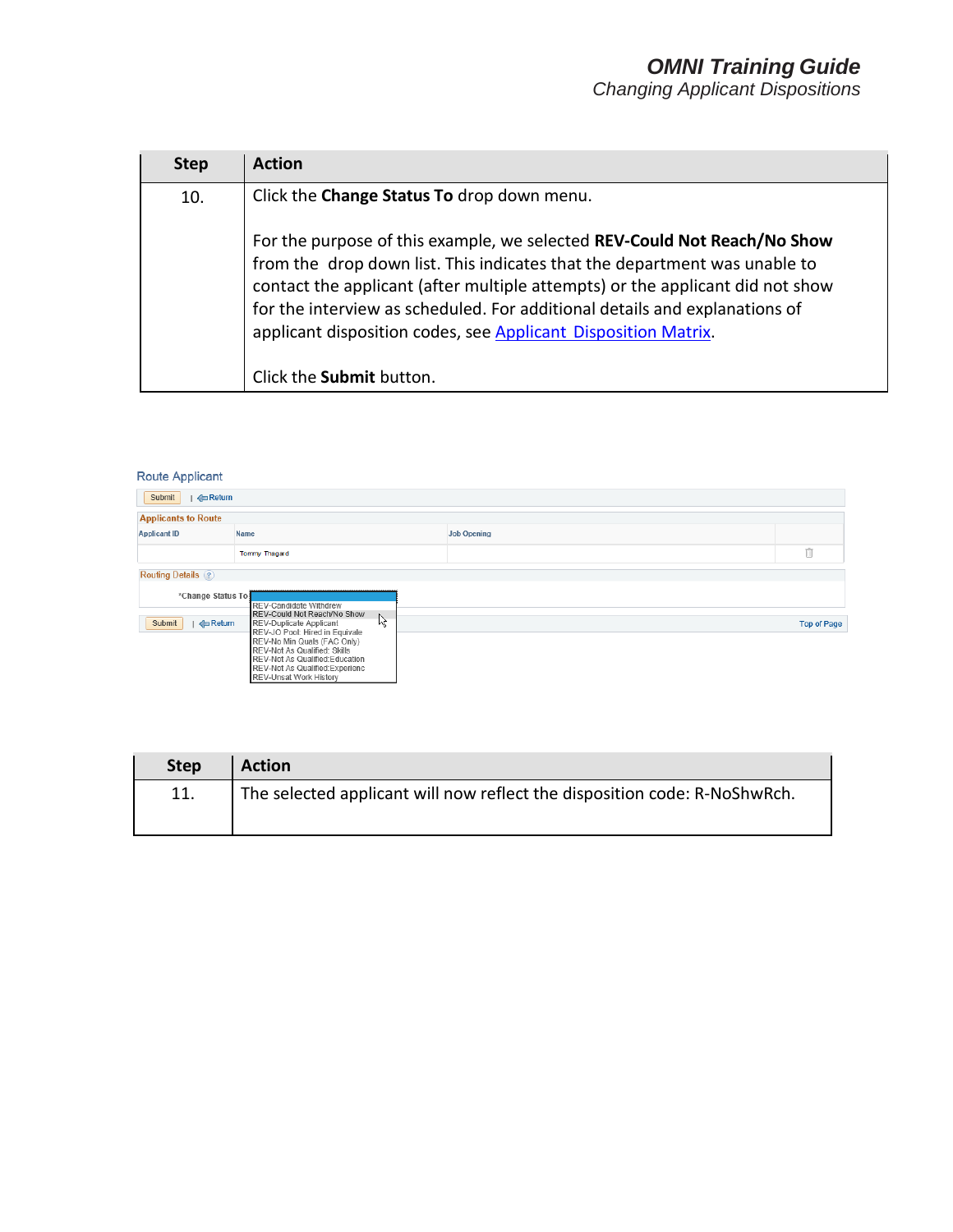| <b>Step</b> | <b>Action</b>                                                                                                                                                                                                                                               |
|-------------|-------------------------------------------------------------------------------------------------------------------------------------------------------------------------------------------------------------------------------------------------------------|
| 12.         | $\mathsf{I}$ Here's another example of updating multiple applicants at the same time.<br>Select the applicants to which the same disposition code applies by checking the<br>boxes next to the applicant names & clicking the Group Actions drop down menu. |

| $\Box$               | <b>Lisa Landis</b>   | N | 02/22/2016 2:08AM External |          | 010-Appl   | Œ              | 旨 | 88   | 6 | - Other Actions      |
|----------------------|----------------------|---|----------------------------|----------|------------|----------------|---|------|---|----------------------|
| $\Box$               | William Wescott      | N | 10/03/2015<br>10:58PM      | External | 050-Route  | Œ              | 目 | 88   | 6 | - Other Actions      |
| $\Box$               | Dan Dirac            | N | 09/22/2015<br>11:02AM      | Employee | 050-Route  | I.             | E | ိုကိ | ő | - Other Actions      |
| $\qquad \qquad \Box$ | Regina Renegade      | N | 12/02/2015 3:28AM External |          | 010-Appl   | E              | E | දිරි | 6 | - Other Actions      |
| $\Box$               | <b>Lucy Langford</b> | N | 09/29/2015<br>11:11AM      | External | 031-ScrRej | I.             | E | 88   | Ø | - Other Actions      |
| $\Box$               | Moly Mendenhall      | N | 09/21/2015 4:13PM External |          | 050-Route  | $\blacksquare$ | E | 88   | 6 | - Other Actions      |
| $\Box$               | Amy Askew            | N | 10/17/2015<br>11:54PM      | External | 031-ScrRej | Ē              | E | 88   | Ø | $\sim$ Other Actions |
| $\qquad \qquad \Box$ | Susie Seminole       | N | 01/04/2016 8:14PM External |          | 030-Screen | E              | 目 | 88   | 6 | - Other Actions      |
| $\Box$               | Susie Seminole       | N | 12/28/2015 8:29PM External |          | 010-Appl   | I.             | 旨 | 88   | 6 | - Other Actions      |

| <b>Step</b> | <b>Action</b>                                      |
|-------------|----------------------------------------------------|
| 13.         | Select Change Disposition from the drop down menu. |
|             |                                                    |

|                         | <b>Lisa Landis</b>     | N                                              | 04/08/2015<br>Manage Interviews                         | 050-Route | ₽ | දිරි | £ | $\blacktriangleright$ Other Actions |
|-------------------------|------------------------|------------------------------------------------|---------------------------------------------------------|-----------|---|------|---|-------------------------------------|
|                         | Regina Renegade        | N                                              | Create Interview Evaluation                             | 050-Route | ₽ | දිරි | a | $\blacktriangleright$ Other Actions |
| $\blacktriangledown$    | Dan Dirac              | N                                              | Change Disposition <<br>View / Edit Application Details | 050-Route | e | ôô   | £ | ▼ Other Actions                     |
| $\overline{\mathbf{v}}$ | <b>Molv Mendenhall</b> | N                                              | <b>Print Application Details</b>                        | 050-Route |   | දිරි | a | $\sim$ Other Actions                |
|                         | <b>Lucy Langford</b>   | Recruiting Actions<br><b>Applicant Actions</b> | 04/03/2015<br>External<br>11:13AM                       | 050-Route | E | දිරි | € | $\sim$ Other Actions                |
| Select All              | <b>Deselect All</b>    |                                                |                                                         |           |   |      |   |                                     |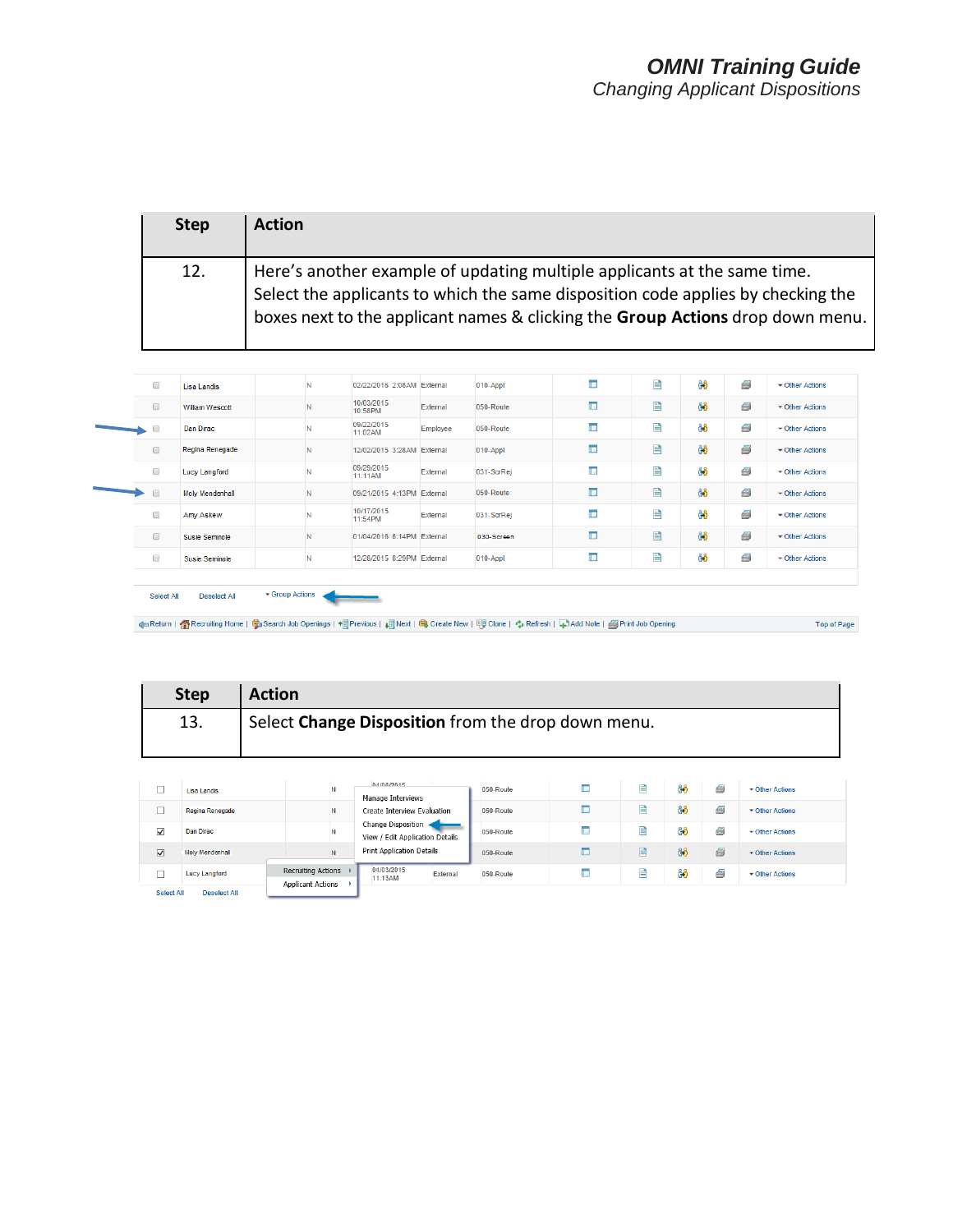*Changing Applicant Dispositions*

| <b>Step</b> | <b>Action</b>                                                                                                                                                                                                                        |
|-------------|--------------------------------------------------------------------------------------------------------------------------------------------------------------------------------------------------------------------------------------|
| 14.         | Click the <b>Change Status To</b> drop down menu.                                                                                                                                                                                    |
|             | For the purpose of this example, we selected REV-Not As Qualified:Education<br>from the drop down menu. This indicates that the applicant is not as qualified as<br>those selected for an interview where Education is a better fit. |

Route Applicant

| . .                          |                                                                                                                                                                   |                    |                    |
|------------------------------|-------------------------------------------------------------------------------------------------------------------------------------------------------------------|--------------------|--------------------|
| Submit<br><b>Exetum</b>      |                                                                                                                                                                   |                    |                    |
| <b>Applicants to Route</b>   |                                                                                                                                                                   |                    |                    |
| <b>Applicant ID</b>          | Name                                                                                                                                                              | <b>Job Opening</b> |                    |
|                              | Dan Dirac                                                                                                                                                         |                    | 俞                  |
|                              | Moly Mendenhall                                                                                                                                                   |                    | 自                  |
| <b>Routing Details (?)</b>   |                                                                                                                                                                   |                    |                    |
| *Change Status To            | <b>REV-Candidate Withdrew</b><br>REV-Could Not Reach/No Show                                                                                                      |                    |                    |
| Submit<br>$\triangle$ Return | REV-Duplicate Applicant<br>REV-JO Pool: Hired in Equivale                                                                                                         |                    | <b>Top of Page</b> |
|                              | REV-No Min Quals (FAC Only)<br>REV-Not As Qualified: Skills<br>REV-Not As Qualified:Education<br>REV-Not As Qualified: Experienc<br><b>REV-Unsat Work History</b> |                    |                    |

| <b>Step</b> | <b>Action</b>            |
|-------------|--------------------------|
| 15.         | Click the Submit button. |
|             |                          |

| <b>Applicants to Route</b><br><b>Applicant ID</b> | Name            | <b>Job Opening</b> |   |
|---------------------------------------------------|-----------------|--------------------|---|
|                                                   | Dan Dirac       |                    | î |
|                                                   |                 |                    |   |
|                                                   | Moly Mendenhall |                    | 自 |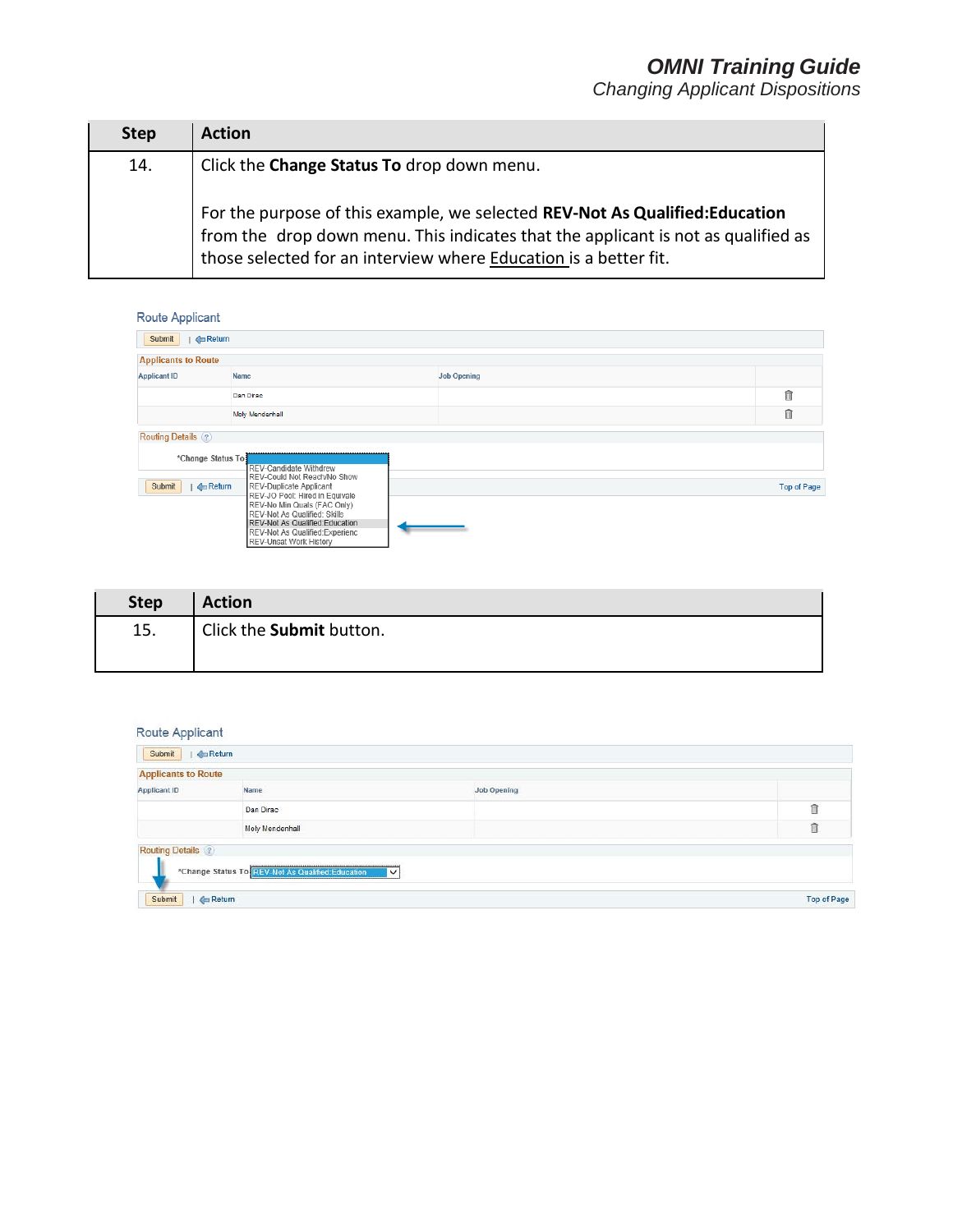*Changing Applicant Dispositions*

| <b>Step</b> | <b>Action</b>                                                                                                                                                                                      |
|-------------|----------------------------------------------------------------------------------------------------------------------------------------------------------------------------------------------------|
| 16.         | In the next several screens, we will cover the steps needed to identify an<br>applicant who fell out of consideration at the Interview stage.                                                      |
|             |                                                                                                                                                                                                    |
| <b>NOTE</b> | It is very important that you create the interview evaluation on the applicant's record first so that the applicant is showing in 060-lntvw status<br>before recording the final disposition code. |
|             | Reference OMNI Training Guide: Creating an Interview Evaluation                                                                                                                                    |

| All                 |                        | Applied             | <b>Screen</b>         |                            | Route | Interview          | Offer              | Hire                          |       | Hold  | Reject            |
|---------------------|------------------------|---------------------|-----------------------|----------------------------|-------|--------------------|--------------------|-------------------------------|-------|-------|-------------------|
| (72)                |                        | (1)                 | (0)                   |                            | (35)  | (1)                | (0)                | (0)                           |       | (0)   | (35)              |
| <b>Applicants</b> 2 |                        |                     |                       |                            |       |                    |                    | Personalize   Find   View All |       |       | First 1 of 1 Last |
| <b>Select</b>       | <b>Applicant Name▲</b> | <b>Applicant ID</b> | Vet Pref <sup>*</sup> | <b>Application Date▼</b>   | Type  | <b>Disposition</b> | <b>Application</b> | Resume                        | Route | Print |                   |
|                     | William Westcott       |                     | N                     | 04/02/2015 9:49PM Employee |       | 060-Intvw          | I.                 | e                             | දිරි  | 6     | ▼ Other Actions   |
| Select All          | <b>Deselect All</b>    |                     | ▼ Group Actions       |                            |       |                    |                    |                               |       |       |                   |

| <b>Step</b> | <b>Action</b>                                                                                                                                                                                                                                                                                                                              |
|-------------|--------------------------------------------------------------------------------------------------------------------------------------------------------------------------------------------------------------------------------------------------------------------------------------------------------------------------------------------|
| 17.         | ĜÔ<br>Click the Route<br>Icon for the selected applicant. Click the Change Status To<br>drop down menu.<br>For the purpose of this example, we selected Int-Not As Qualified: Experienc<br>from the drop down menu. This indicates that the applicant selected for hire<br>demonstrates experience which is a better fit for the position. |

| Route Applicant              |                                                                                                                                                                         |                    |                    |
|------------------------------|-------------------------------------------------------------------------------------------------------------------------------------------------------------------------|--------------------|--------------------|
| Submit<br>$\triangle$ Return |                                                                                                                                                                         |                    |                    |
| <b>Applicants to Route</b>   |                                                                                                                                                                         |                    |                    |
| <b>Applicant ID</b>          | Name                                                                                                                                                                    | <b>Job Opening</b> |                    |
|                              | William Wes cott                                                                                                                                                        |                    | Ô                  |
| Routing Details (?)          |                                                                                                                                                                         |                    |                    |
| *Change Status To            | Int-Cand Withdrew (Pre-Offer)<br>Int-JO Pool: Hired in Equivale                                                                                                         |                    |                    |
| Submit<br>$\triangle$ Return | Int-Not As Qualified: Skills<br>Int-Not As Qualified: Education<br>Int-Not As Qualified: Experienc<br>ß<br>Int-UnsatWork Hist/Ref/Bckgrnd<br>Offer Made-Canceled by Dep |                    | <b>Top of Page</b> |
|                              | Offer Made-CandidateWithdr<br>REV-Duplicate Applicant                                                                                                                   |                    |                    |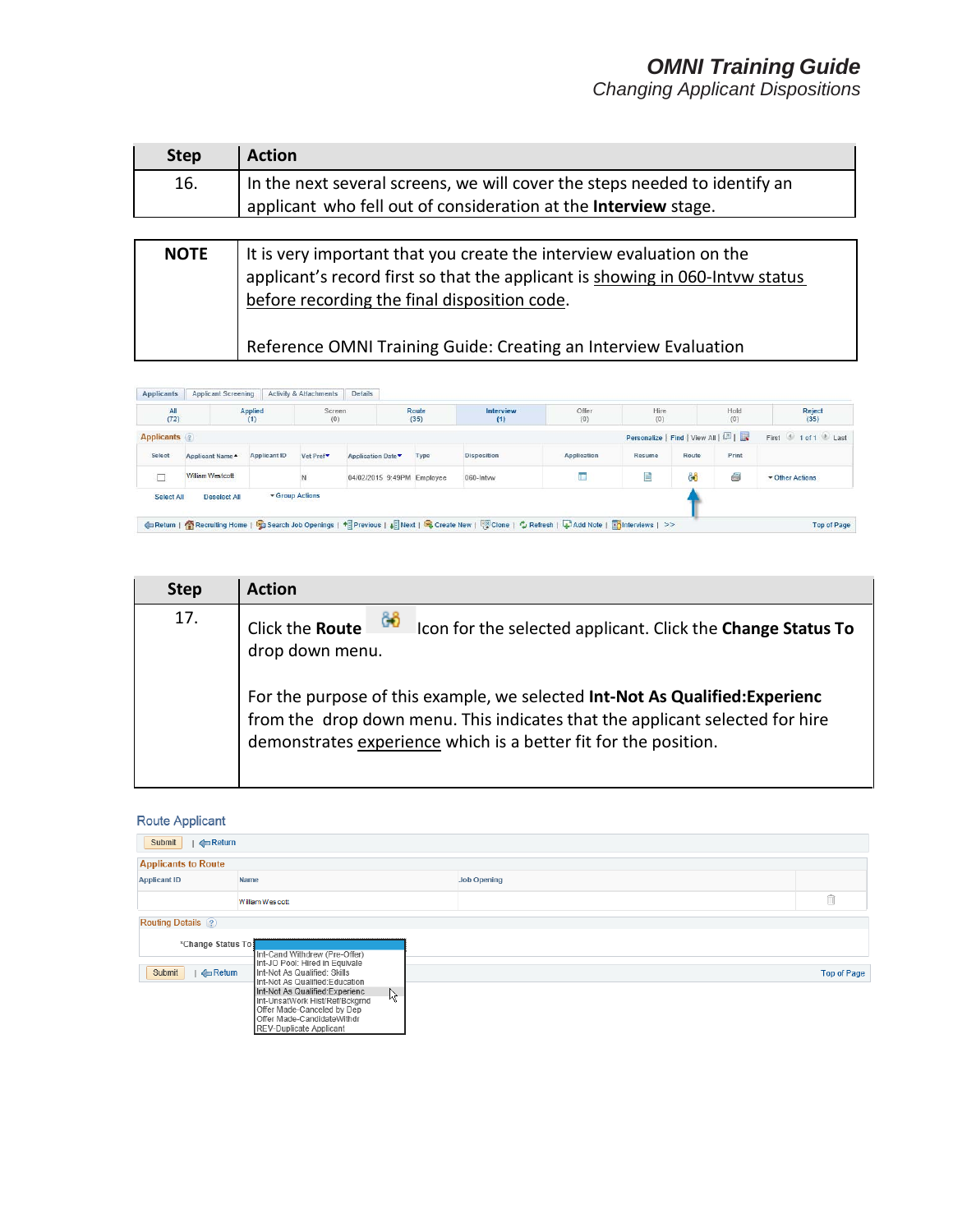*Changing Applicant Dispositions*

| <b>Step</b> | <b>Action</b>            |
|-------------|--------------------------|
| 18.         | Click the Submit button. |
|             |                          |

#### Route Applicant

| Submit<br>$\leftarrow$ Return |                                                                   |                    |                    |
|-------------------------------|-------------------------------------------------------------------|--------------------|--------------------|
| <b>Applicants to Route</b>    |                                                                   |                    |                    |
| <b>Applicant ID</b>           | Name                                                              | <b>Job Opening</b> |                    |
|                               | William Westcott                                                  |                    | n                  |
| <b>Routing Details</b> (?)    | *Change Status To Int-Not As Qualified: Experienc<br>$\checkmark$ |                    |                    |
| Submit<br>$\triangle$ Return  |                                                                   |                    | <b>Top of Page</b> |

| <b>Step</b> | <b>Action</b>                                                                                                                                                                              |
|-------------|--------------------------------------------------------------------------------------------------------------------------------------------------------------------------------------------|
| 19.         | In the next several screens, we will cover the steps needed to identify an<br>applicant who was interviewed and received an offer, but fell out of<br>consideration because they withdrew. |

Applicants | Applicant Screening | Activity & Attachments | Details

| All<br>(72)          |                        | Applied<br>(1)      | Screen<br>(0)         |                            | Route<br>(34) | Interview<br>(1)                     | Offer<br>(0)       | <b>Hire</b><br>(0)            |       | Hold<br>(0) | Reject<br>(36)    |  |
|----------------------|------------------------|---------------------|-----------------------|----------------------------|---------------|--------------------------------------|--------------------|-------------------------------|-------|-------------|-------------------|--|
| <b>Applicants</b> 2  |                        |                     |                       |                            |               |                                      |                    | Personalize   Find   View All |       |             | First 1 of 1 Last |  |
| Select               | <b>Applicant Name▲</b> | <b>Applicant ID</b> | Vet Pref <sup>*</sup> | Application Date           | Type          | <b>Disposition</b>                   | <b>Application</b> | Resume                        | Route | Print       |                   |  |
| <b>Tommy Thagard</b> |                        |                     |                       | 04/09/2015 3:16PM External |               | <b>ORDER WAS SERVED</b><br>060-Intvw | œ                  |                               | Ĝ8    | 6           | ▼ Other Actions   |  |
| Select All           | <b>Deselect All</b>    |                     | ▼ Group Actions       |                            |               |                                      |                    |                               |       |             |                   |  |

| <b>Step</b> | <b>Action</b>                                                                                                |
|-------------|--------------------------------------------------------------------------------------------------------------|
| 20.         | Submit the Interview Evaluation if it has not already been completed. Click the                              |
|             | Interview tab from the Applicants page. Click the Route<br>Icon to change the<br>applicant disposition code. |

| All<br>(72)           | Applied<br>Screen<br>(0)<br>(1) |                     | Route<br>(34)         |                            | Interview<br>(1) | Offer<br>(0)       | Hire<br>(0)        |                               | Hold<br>(0) | Reject<br>(36) |                   |  |
|-----------------------|---------------------------------|---------------------|-----------------------|----------------------------|------------------|--------------------|--------------------|-------------------------------|-------------|----------------|-------------------|--|
| <b>Applicants</b> (?) |                                 |                     |                       |                            |                  |                    |                    | Personalize   Find   View All |             |                | First 1 of 1 Last |  |
| Select                | Applicant Name                  | <b>Applicant ID</b> | Vet Pref <sup>*</sup> | Application Date           | Type             | <b>Disposition</b> | <b>Application</b> | Resume                        | Route       | Print          |                   |  |
| <b>Tommy Thagard</b>  |                                 |                     |                       | 04/09/2015 3:16PM External |                  | 060-Intvw          |                    | E                             | &8          | ß              | ▼ Other Actions   |  |
| <b>Select All</b>     | <b>Deselect All</b>             |                     | ▼ Group Actions       |                            |                  |                    |                    |                               |             |                |                   |  |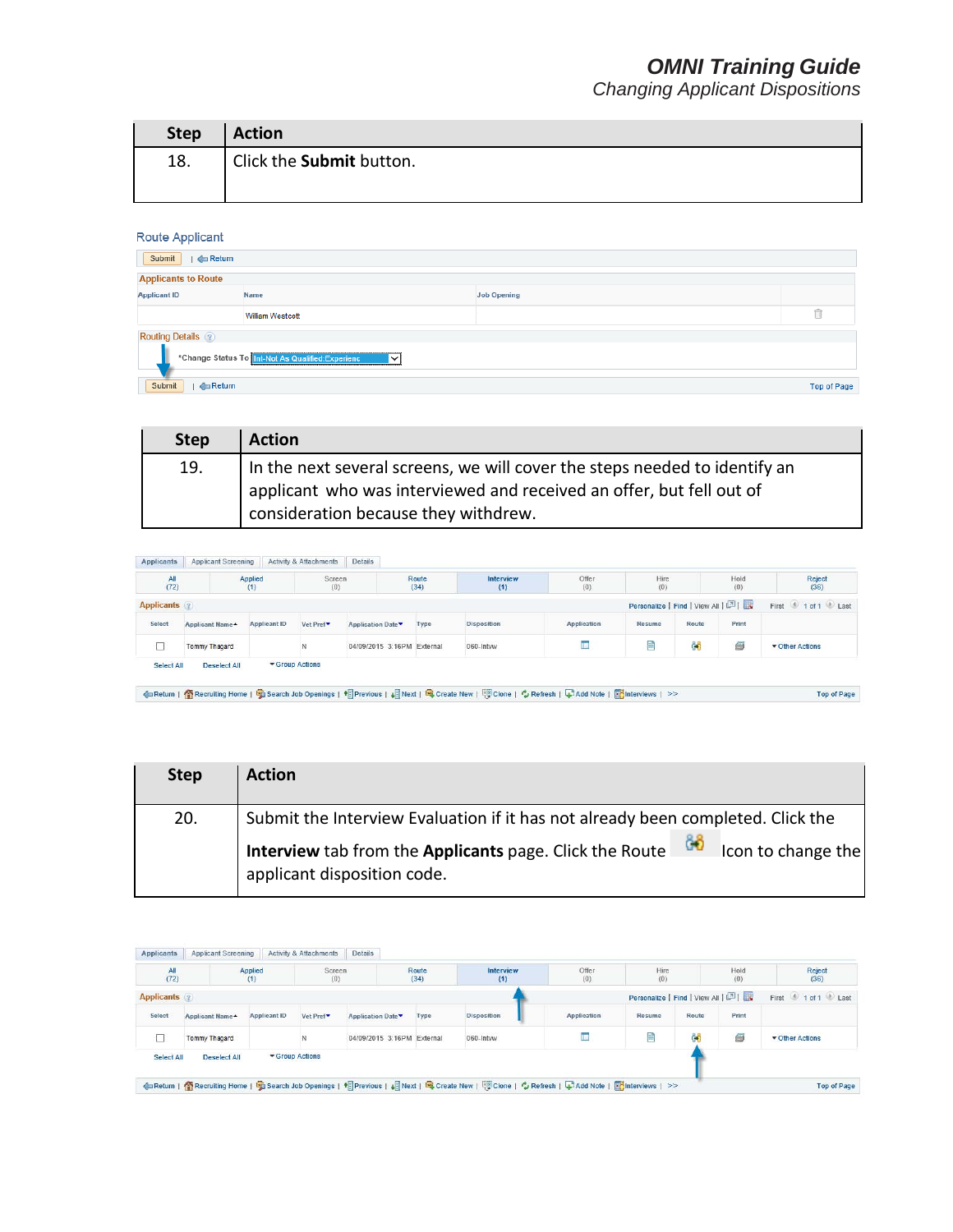*Changing Applicant Dispositions*

| <b>Step</b> | <b>Action</b>                                                                                                                                                                                           |
|-------------|---------------------------------------------------------------------------------------------------------------------------------------------------------------------------------------------------------|
| 21.         | Click the Change Status To drop down menu.                                                                                                                                                              |
|             | Select Offer Made-Candidate Withdr from the drop down menu. This indicates<br>applicant/candidate declined offer of employment or accepted offer and then<br>retracted acceptance (before being hired). |
|             | Click the Submit button.                                                                                                                                                                                |

| Submit<br>$\triangle$ Return                    |                                                                                                                                                                                                                                                                      |   |                    |                    |
|-------------------------------------------------|----------------------------------------------------------------------------------------------------------------------------------------------------------------------------------------------------------------------------------------------------------------------|---|--------------------|--------------------|
| <b>Applicants to Route</b>                      |                                                                                                                                                                                                                                                                      |   |                    |                    |
| <b>Applicant ID</b>                             | Name                                                                                                                                                                                                                                                                 |   | <b>Job Opening</b> |                    |
|                                                 | Tommy Thagard                                                                                                                                                                                                                                                        |   |                    | Û                  |
| <b>Routing Details</b> (?)<br>*Change Status To | Int-Cand Withdrew (Pre-Offer)                                                                                                                                                                                                                                        |   |                    |                    |
| Submit<br>Return                                | Int-JO Pool: Hired in Equivale<br>Int-Not As Qualified: Skills<br>Int-Not As Qualified: Education<br>Int-Not As Qualified: Experienc<br>Int-UnsatWork Hist/Ref/Bckgrnd<br>Offer Made-Canceled by Dep<br>Offer Made-CandidateWithdr<br><b>REV-Duplicate Applicant</b> | ß |                    | <b>Top of Page</b> |

| <b>NOTE</b> | You must assign a final disposition code to each applicant who was not<br>selected for the position.                                                                      |
|-------------|---------------------------------------------------------------------------------------------------------------------------------------------------------------------------|
|             | Once pre-employment checks have been completed, the department will<br>complete the pre-employment checklist and job offer on the applicant<br>selected for the position. |